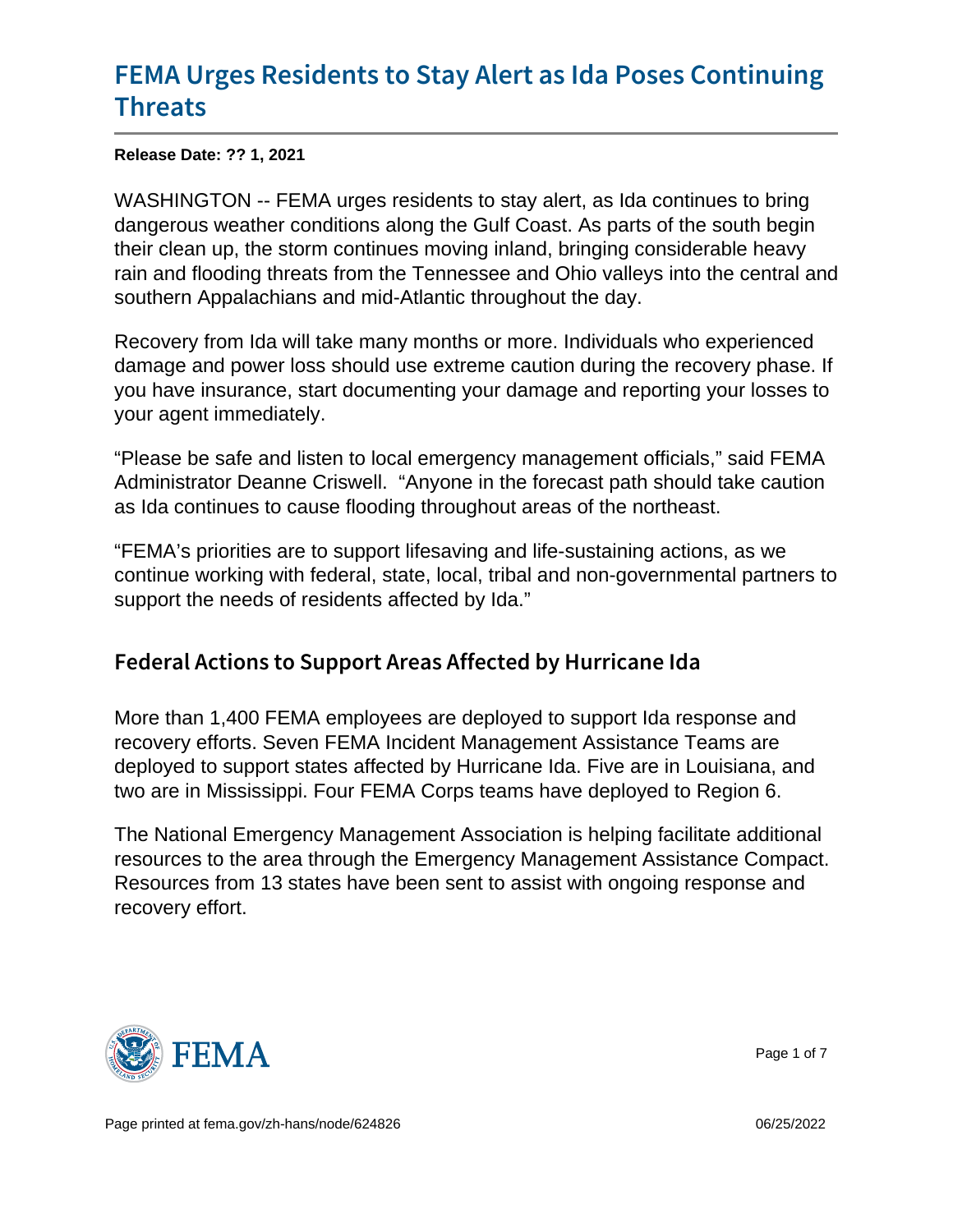Commodities, equipment and personnel are pre-positioned to assist, as needed. This includes:

- **TWelve Urban Search and Rescue teams are operational in Louisiana. The** teams have completed more than 8,900 structural evaluations.
	- Ambulance crews are deployed to Louisiana and Mississippi. This includes 53 ambulances and four air ambulances staged in Baton Rouge, La., with one additional air ambulance in transit. Today, an additional 158 ambulances are expected to arrive in Louisiana and 140 in Mississippi to support impacted areas.
	- FEMA has staged more than 4.5 million meals, 3.6 million liters of water, more than 134,000 tarps and 191 generators. Fifty-six additional generators are staged at Maxwell Air Force Base in Alabama.
- Mobile Emergency Response Support assets, including emergency operations vehicles, are deployed to support Louisiana and Mississippi.
- The Defense Logistics Agency has been activated for fuel support and leasing of additional generators. High output generators are scheduled for delivery today to Sherwood Forest, La.
- U.S. Army Corps of Engineers (USACE) debris management and roofing experts are conducting assessments in Louisiana. USACE Temporary Emergency Power Planning and Response Teams, contractor support and the 249th Engineer Battalion's power generation team are mobilized in Mississippi and Louisiana to conduct power assessments and installations.
- The U.S. Department of Agriculture approved Louisiana's request to allow Supplemental Nutrition Assistance Program households to use their benefits to purchase hot food and are assisting with program flexibilities needed for mass feeding operations.
- The U.S. Department of Health and Human Services (HHS) deployed a 250 bed federal medical shelter to Alexandria, La. The shelter is scheduled to be operational by Sept. 3.
- The U.S. Coast Guard has 34 aviation, 26 rotary and 8 fixed-wing search and rescue assets prepositioned. The National Guard Bureau has 195 high-water vehicles and 23 rotary wing assets prepositioned to assist with search and rescue in Louisiana, and 680 high water vehicles and five rotary wing assets in Mississippi.
- The U.S. Department of Transportation (USDOT) Federal Motor Carrier Safety Administration announced an [Emergency Declaration](https://www.fmcsa.dot.gov/emergency/ssc-wsc-regional-emergency-declaration-2021-008-hurricane-ida-08-29-2021) that provides truck



Page 2 of 7

Page printed at [fema.gov/zh-hans/node/624826](https://www.fema.gov/zh-hans/node/624826) 06/25/2022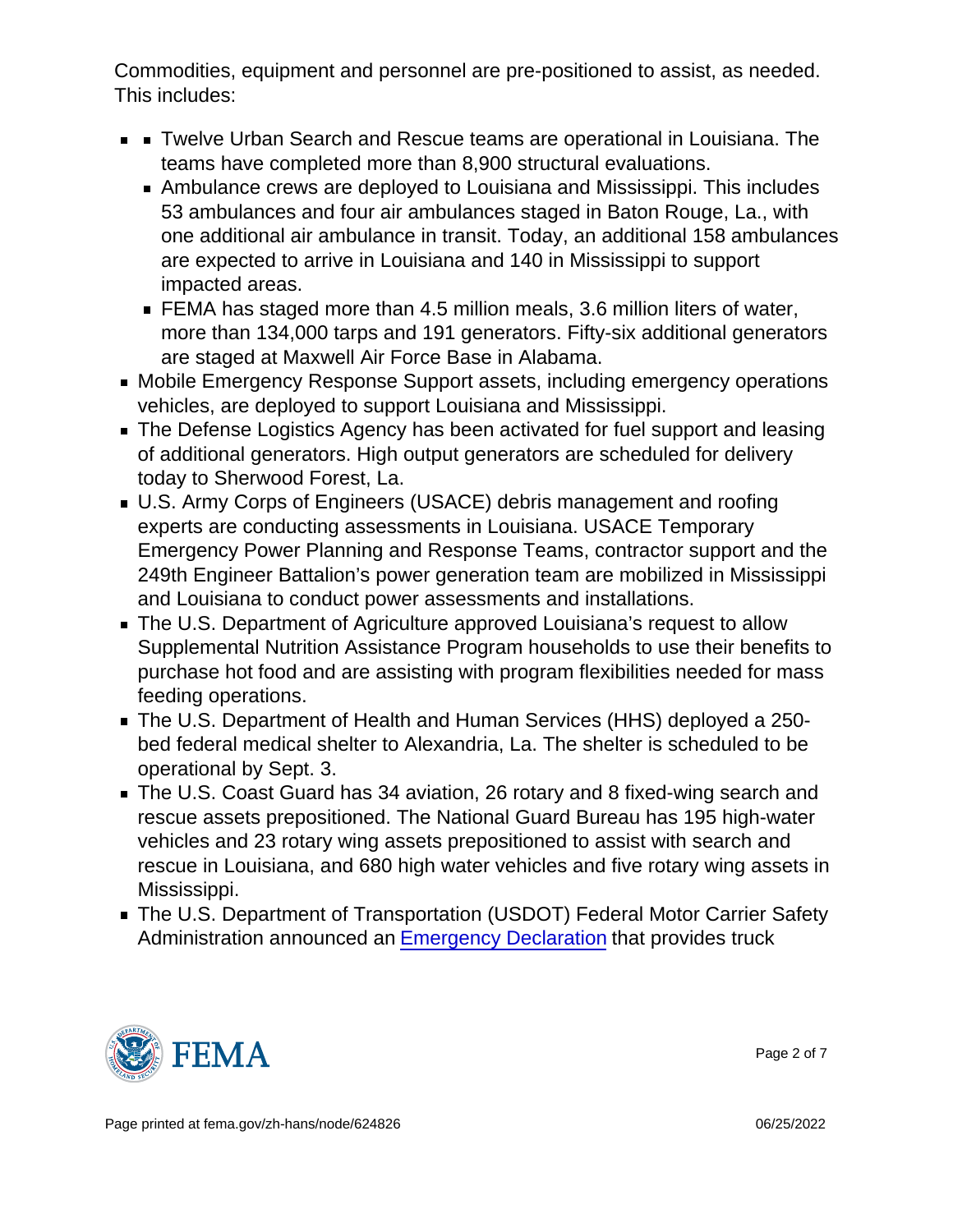drivers flexibility to move critical freight to areas damaged by Ida. Additionally, USDOT activated an [Emergency Relief Docket](https://railroads.dot.gov/elibrary/fra-deputy-administrators-declaration-emergency-event-hurricane-ida) for railroads so they can get temporary safety regulations waivers to help them speed up service to move goods necessary for emergency relief efforts.

- **The Salvation Army mobilized feeding kitchens and emergency response** vehicles in Gonzales, La., and New Orleans. These operations can feed up to 30,000 people per day.
- Forty-one shelters are open in affected areas throughout the Gulf Coast.

#### Additional Resources for Disaster Survivors

- If you have flood insurance, report your loss immediately to your insurance agent or carrier. Be sure to ask them about advance payments. If you need help finding your insurance agent or carrier, call the National Flood Insurance Program at 877-336-2627.
- If you are able to safely return to your home, before you discard anything, take as many photos and videos as possible of your flood damaged home and personal property as possible, including flood water lines on the outside of the structure. For appliances and electronics, take a photograph of the make, model and serial number.
- **Learn more about [starting your recovery](https://www.fema.gov/sites/default/files/2020-07/fema_nfip_Starting-Your-Recovery_2020.pdf) with the National Flood Insurance** Program at FEMA.gov.
- Residents in Mississippi who have immediate post-disaster needs are encouraged to contact their [county EMA director](https://www.msema.org/county-ema/). If they have questions, they can call Mississippi Emergency Management Agency hotline at 1-888-574- 3583. Additional resources are available at [MEMA \(msema.org\).](https://www.msema.org/hurricane-ida/available-resources/)
- **Louisiana residents can visit [NOLA Ready](https://ready.nola.gov/incident/hurricane-ida/recovery/?utm_source=NOLAReady&utm_medium=banner#assistance) for assistance information. Anyone** in the affected area who needs a safe place to stay should call 211, visit redcross.org, call 1-800-red cross (800-733-2767) or download the Red Cross emergency app for shelter locations. You can also text "LASHELTER" to 898- 211, text "NOLAREADY" to 77295 or text "IDA" to 67283.
- FEMA Civil Rights Advisors are deployed to Louisiana and Mississippi to assist regional staff. FEMA is reviewing data to ensure that underserved communities are prioritized in response and recovery efforts.
- The HHS Substance Abuse and Mental Health Services Administration activated its Disaster Distress Helpline (DDH). This toll-free, multilingual crisis support service is available 24/7 via telephone or text at 1-800-985-5990 for



Page 3 of 7

Page printed at [fema.gov/zh-hans/node/624826](https://www.fema.gov/zh-hans/node/624826) 06/25/2022 06/25/2022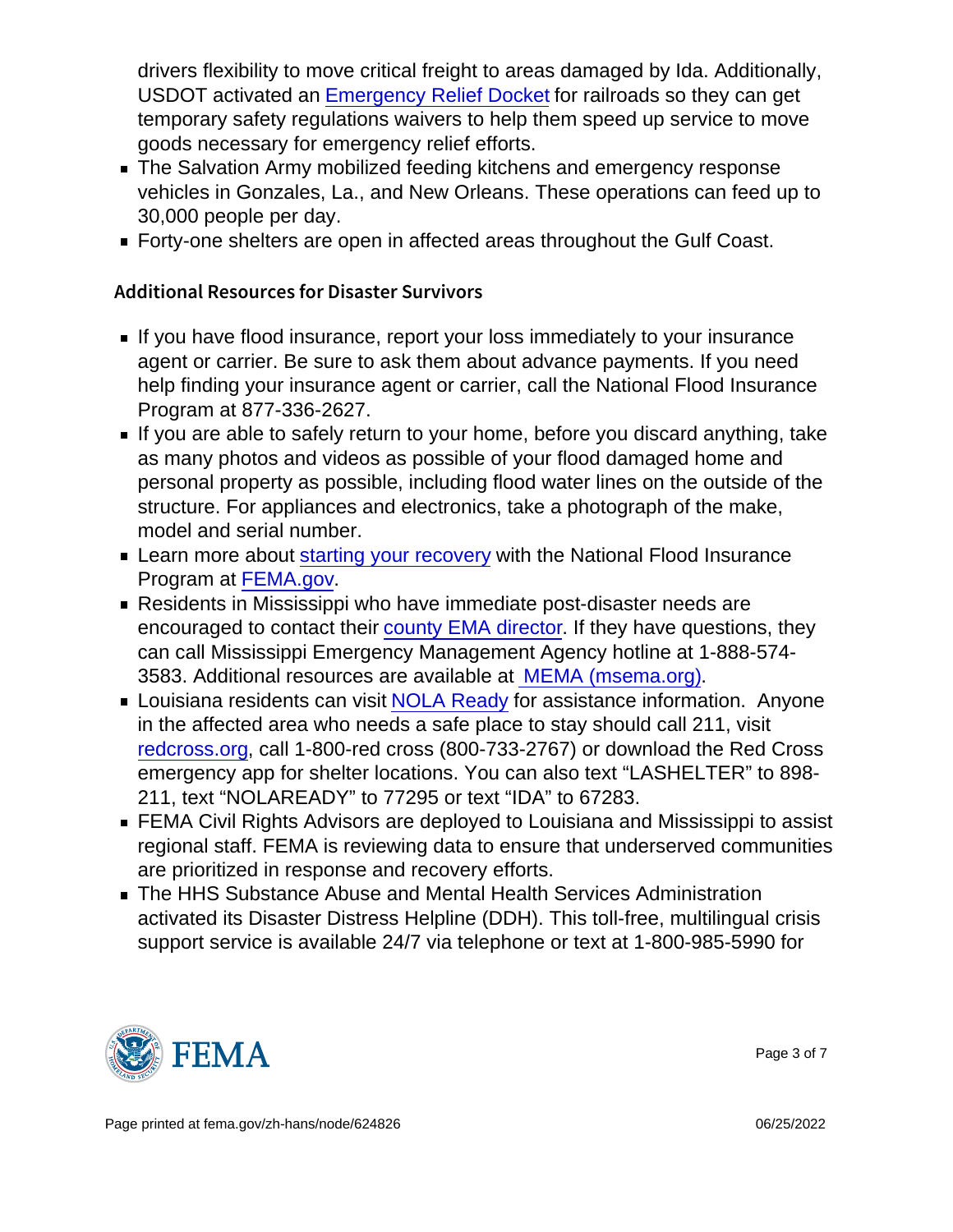disaster survivors in Mississippi and Louisiana experiencing emotional distress.

- Spanish-speakers can call or text the hotline and press "2" for bilingual support. Callers can also connect with counselors in over 100 other languages via 3rd-party interpretation services by indicating their preferred language to the responding counselor, who will connect to a live interpreter.
- Deaf or hard of hearing American Sign Language users can contact the DDH through a direct videophone option via any videophone-enabled device and dialing 1-800-985-5990, or by selecting the "ASL Now" option on the DDH website at [disasterdistress.samhsa.gov](https://urldefense.us/v3/__https:/www.samhsa.gov/find-help/disaster-distress-helpline__;!!BClRuOV5cvtbuNI!Q99u9NKRdsQaOgxG5kOfglegJCAaINMUpo6O6r7uI1zjbDdKEee5_AbQzugqLVv762gIsUZf$).
- **FEMA previously issued [Ensuring Civil Rights in Multiple Disasters During](https://www.fema.gov/sites/default/files/documents/fema_civil-rights_bulletin_03-04-2021.pdf)** [COVID-19](https://www.fema.gov/sites/default/files/documents/fema_civil-rights_bulletin_03-04-2021.pdf) to offer best practices for partners and communities facing a disproportionate rate of COVID-19 illness and death during response and recovery efforts during multiple disasters.

### How to Help Survivors and Communities Impacted

- $\blacksquare$  Be patilent Becodes will take many months or more. People can help by donating to or volunteering with the voluntary or charitable organization of their choice, many of which are already in areas impacted by Ida supporting survivors. Learn how to best help those in need.
- Do not self. Subseting images of Ida's damages may compel you to head to the impacted area. Until a need has been identified and the community affected by Hurricane Ida has requested support, volunteers should not enter the area.
- Cash is the best Wholeo peopleosupport voluntary organizations with financial contributions, it helps ensure a steady flow of important services to the people in need after a disaster. To find a reputable organization, visit the National Voluntary Organizations Active in a Disaster [Hurricane Ida](https://www.nvoad.org/hurricane-ida/) page.
- Do not send or bring unsol niotheid eadly stages of the sesponse phase, unsolicited donations create storage and sorting challenges when focus is needed on response and recovery.

### Stay Safe from Post-Storm Hazards



Page 4 of 7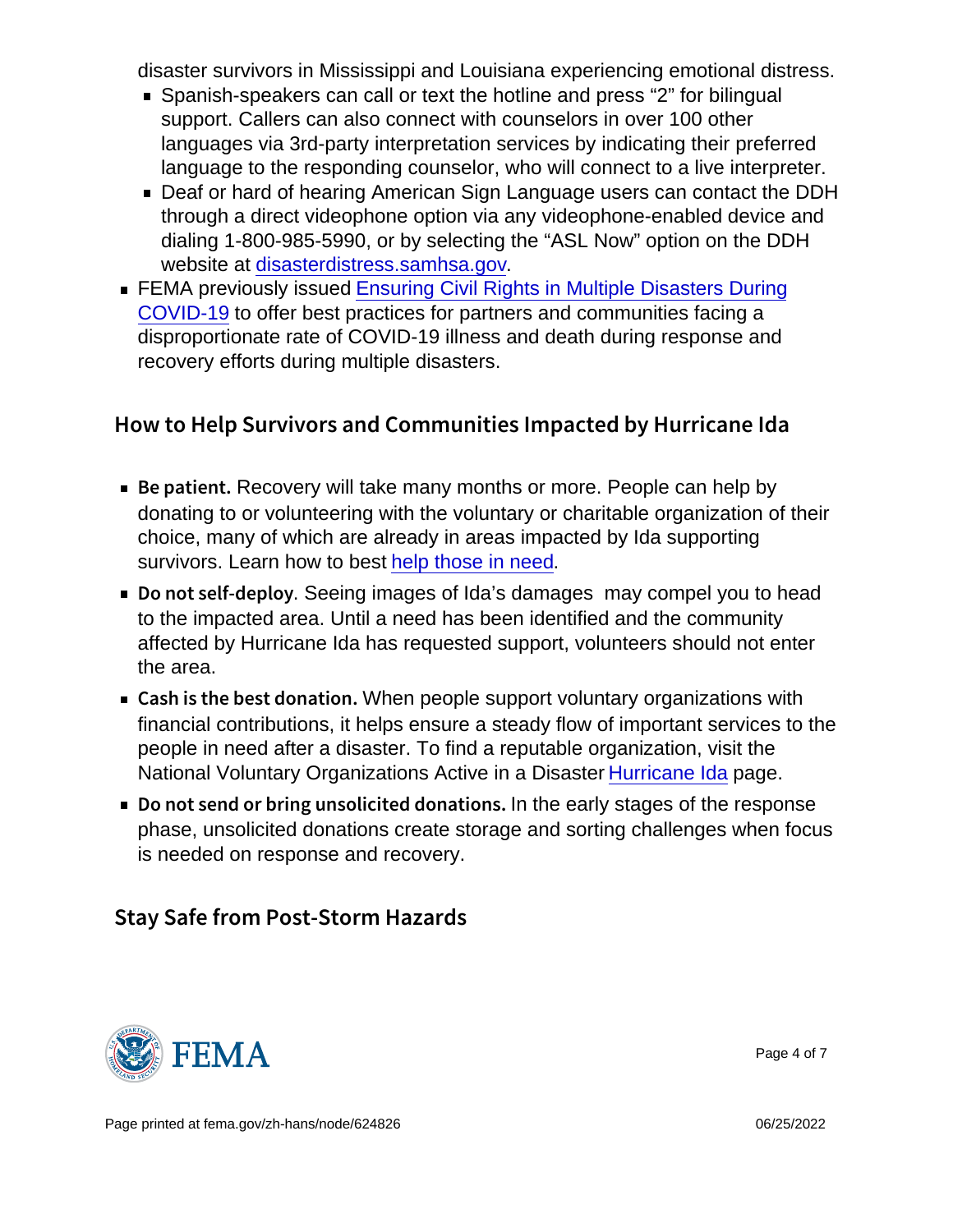- Put your health an:oBescaanfeefullyin alieraastwith storm damage or flooding. If you evacuated, return only when officials say it is safe to do so. Areas without power may experience heat advisories, which can lead to illness or a threat to life.
- Be aware of heat-rel**ates as withboutepso weers** may experience heat advisories, which can lead to illness or a threat to life. Learn to recognize the [signs of heat illness.](http://www.cdc.gov/disasters/ extremeheat/warning.html)
	- Stay hydrated by drinking plenty of non-alcoholic, non-caffeinated beverages such as water or juice. Keep your pets hydrated by providing plenty of fresh water for your pets and provide a shady area.
	- Check on family, friends, and neighbors. Visit adults at risk at least twice a day and closely watch them for signs of heat exhaustion or heat stroke.
- If your home has flood water,donn'**stwalketoorwaderiotit.nToleit** water may be contaminated by oil, gasoline or raw sewage. Never attempt to turn off power or operate circuit breakers while standing in water.
- Be careful when clear priotective cothing, including a long-sleeved shirt, long pants, work gloves and sturdy thick-soled shoes. Do not try to remove heavy debris by yourself. Use an appropriate mask if cleaning mold or other debris. People with asthma and other lung conditions and/or immune suppression should not enter buildings with indoor water leaks or mold growth that can be seen or smelled. Children should not take part in disaster cleanup work.
- $\blacksquare$  Avoid downed power o $\blacksquare$  hey trin bijve live neadly voltage. Stay far away and report them immediately to your power company.
- $\blacksquare$  Stay  $\mathsf{Stav}$  off the roads. Emergency workers may be assisting people in flooded areas or cleaning up debris. You can help them by staying off the roads and out of the way. If you evacuated, do not return home until local officials say it is safe.
- Don t drive through **Almossthalf aft all flo**ssh flood deaths happen in vehicles. When in your car, look out for flooding in low-lying areas at bridges and at highway dips. As little as 6 inches of water may cause you to lose control of your vehicle.
- $\blacksquare$  Check on friends lfayonodarfeaanble, please check on your neighbors, friends and family because some may need more help than others.



Page 5 of 7

Page printed at [fema.gov/zh-hans/node/624826](https://www.fema.gov/zh-hans/node/624826) 06/25/2022 06/25/2022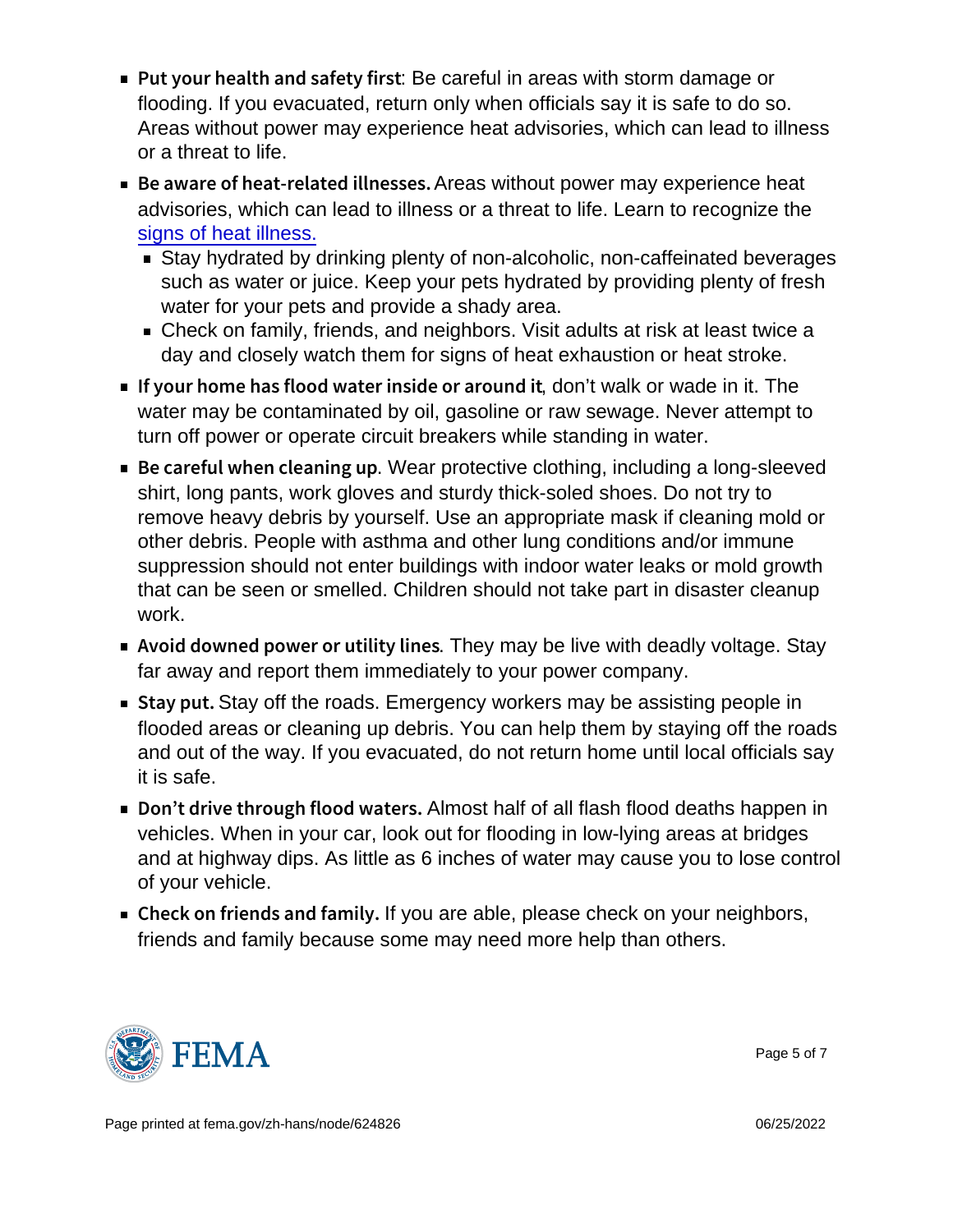Stay out of floStian building tweater may be electrically charged from underground or downed power lines or contain hazards such as human and animal waste, dangerous debris, contaminates that can lead to illness, or wild or stray animals.

#### Stay Safe During Power Outages

- A void carbon monoxidAegript, ocamp stonegor other gasoline, propane, natural gas or charcoal burning devices should never be used inside a home, garage, basement, crawlspace or any partially enclosed area. These should only be used outdoors and at least 20 feet away from windows.
- $\blacksquare$  Use a generat Neves as ead generator inside a home, basement, shed or garage even if doors and windows are open.
- **K**eep generators outside and far aWindows,fdownsandur home... vents could allow carbon monoxide to come indoors. Read both the label on your generator and the owner's manual and follow the instructions.
- Use only flashlights or battery-powered lan NEWER for emergency use candles during a blackout or power outage due to extreme risk of fire.
- Power outages can impact the hypeus refriget pato for heater.
	- Keep refrigerator and freezer doors closed to keep your food as fresh as possible. The refrigerator will keep food cold for about four hours. A full freezer will keep the temperature for about 48 hours. Use coolers with ice if necessary.
	- Throw away any food that has been exposed to a temperature of 40°Fahrenheit (4° Celsius) or higher for two hours or more or that has an unusual odor, color or texture. When in doubt, throw it out!
	- Never taste food or rely on appearance or odor to determine its safety. Some foods may look and smell fine, but if they have been at room temperature too long, heat-resistant bacteria that cause food-borne illnesses can start growing quickly.

## Disaster Declarations



Page 6 of 7